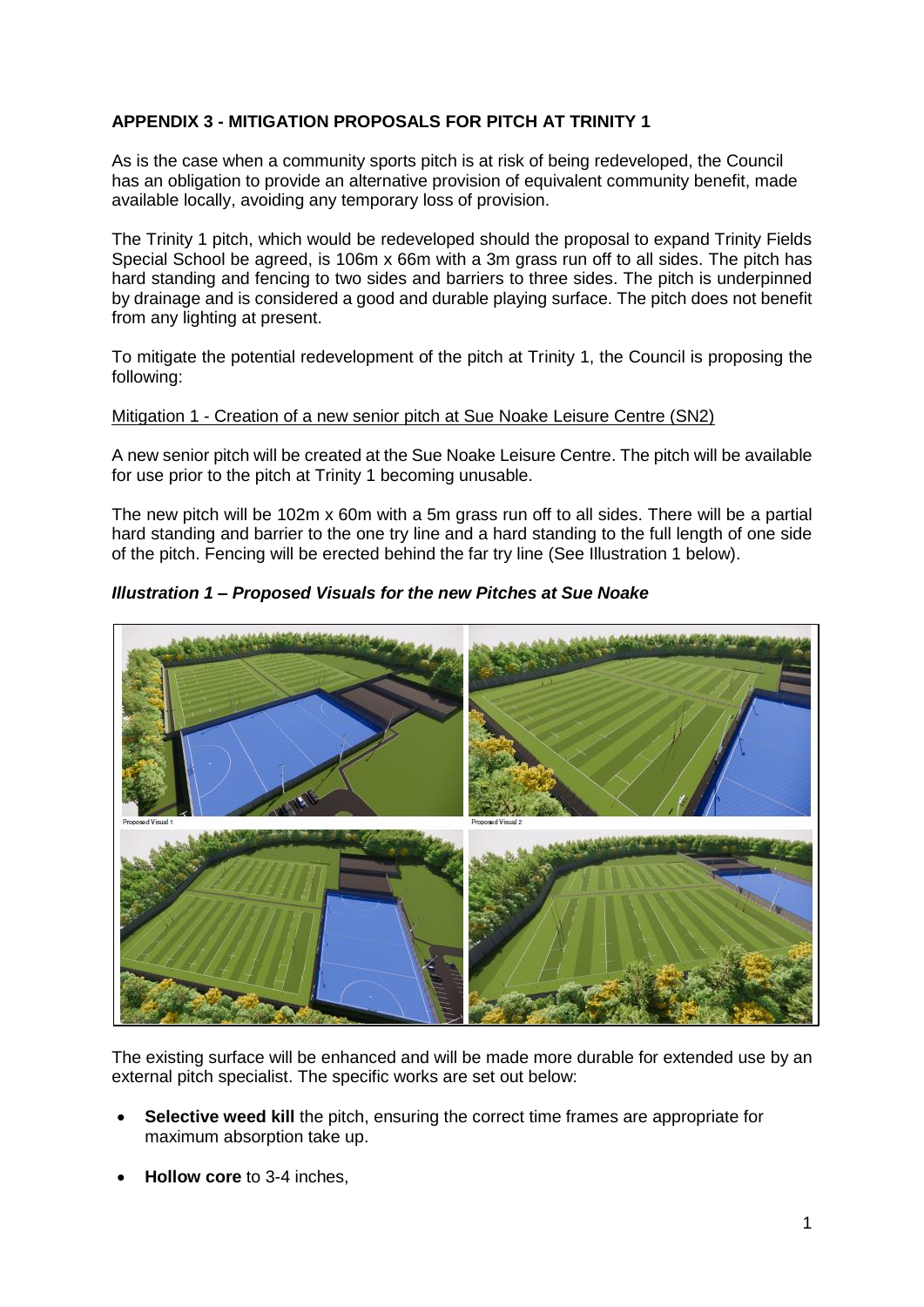- **Tine rake/scarify** ensuring the removal of the weeds, unwanted meadow grass and minimising thatch build up, allowing LJPS to thin the pitch and encourage stronger rooting to establish.
- **Top dress,** 110 tonne sand to playing surface
- **Spreading** and incorporation of sand
- **Verti- drain**
- **Drag brush surface** to incorporate sand into pitch profile
- **Disc seed** new grass seed into soil profile 250 kg winter sport Rye grass
- **Fertiliser 300 kg** to assist in establishing new seedlings and pitch recovery
- **Increase aeration throughout the season** i.e. verti-drain, shockwave, A2G2 decreasing compaction, increasing porosity and respiration within the soil, creating a fracking effect allowing water to pass through (Aeration, verti -draining and shock wave operations will be carried out when optimum conditions will allow).
- **Fertiliser -**Slow release fertiliser to be applied with 5/6 month longevity acting as a base feed with additional top up feeds as required (300 kg to main pitch)

A drainage system will also be installed under the playing surface to further improve usage and the management of surface water. The specific works are set out below:

### **Main Drain**

- Using contractor provided plant and equipment allow to excavate 600-700mm deep trench, install 150mm dia perforated drainage pipe.
- Backfill to within 150mm of the surface with clean stone 6-10mm and top to the surface with 150mm of medium fine sand.

### **Laterals**

• Installation generally as above for 80mm dia perforated drainage pipe, 450mm depth, and backfilled as above. Installed at 5 m centres

### **Junctions**

• Install preformed plastic junctions to connect laterals to pitch main

Following the implementation of the drainage and renovation programme detailed above for SN2, the external pitch specialist is confident that the pitch surface will be robust and playable throughout the winter season.

### Mitigation 2- Upgrade existing senior rugby pitch at Sue Noake (SN1)

The pitch at SN1 is 108m x 63m with a 5m grass run off to all sides. The pitch will be available for use prior to the pitch at Trinity 1 becoming unusable

The existing pitch will be moved closer to the boundary to maximise the available playing surfaces across SN1 and SN2. New hard standing and barriers will be installed to three sides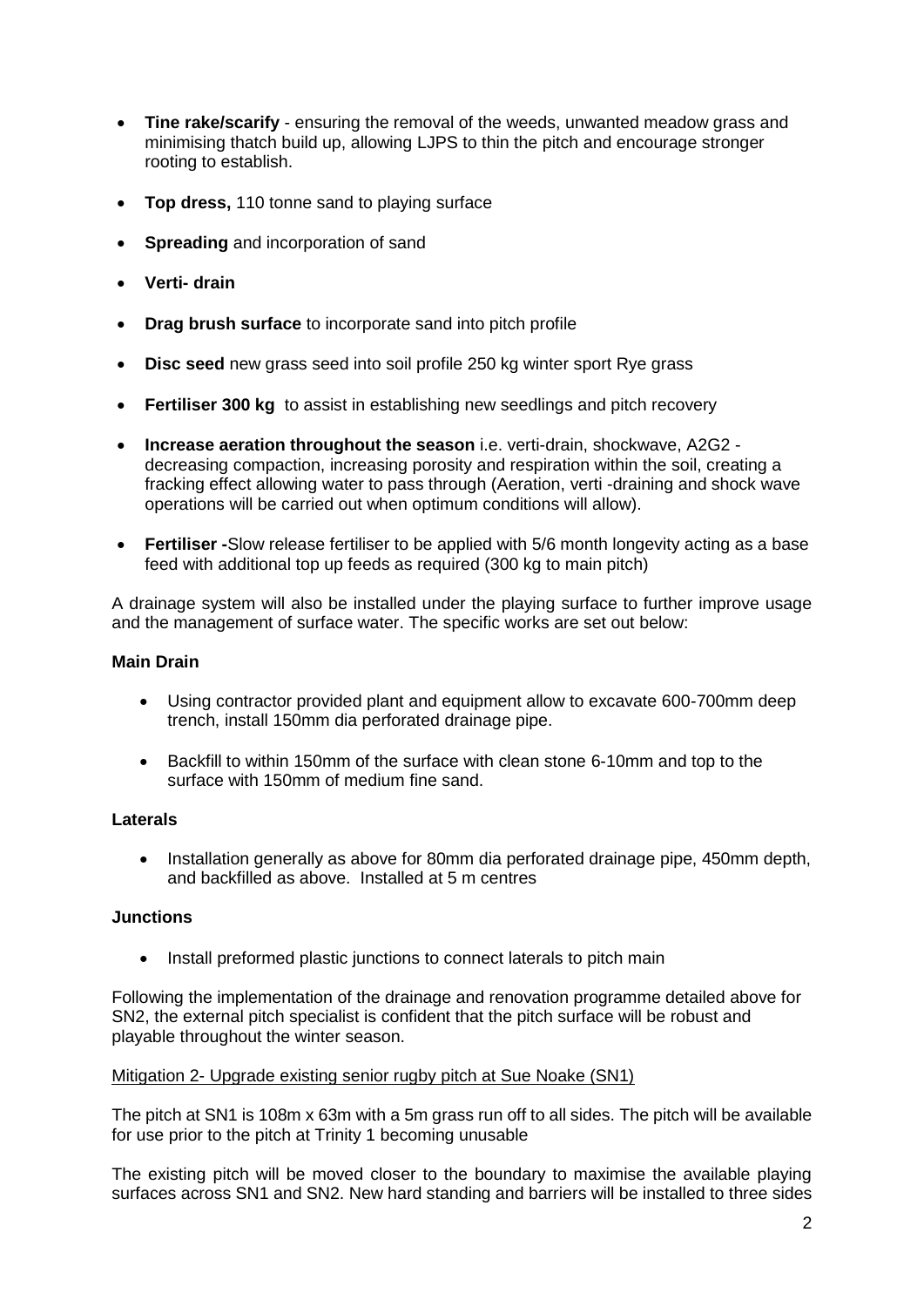of the pitch. New fencing will be erected to one side of the pitch and behind the far try line (See Illustration 2 below).



*Illustration 2 – Proposed Visuals for the new Pitches at Sue Noake*

The existing playing surface will be enhanced and will be made more durable for extended use by an external pitch specialist. The specific works are set out below:

- **Selective weed kill** the pitch, ensuring the correct time frames are appropriate for maximum absorption take up.
- **Hollow core** to 3-4 inches,
- **Tine rake/scarify** ensuring the removal of the weeds, unwanted meadow grass and minimising thatch build up, allowing LJPS to thin the pitch and encourage stronger rooting to establish.
- **Top dress,** 110 tonne sand to playing surface
- **Spreading** and incorporation of sand
- **Verti- drain**
- **Drag brush surface** to incorporate sand into pitch profile
- **Disc seed** new grass seed into soil profile 250 kg winter sport Rye grass
- **Fertiliser 300 kg** to assist in establishing new seedlings and pitch recovery
- **Increase aeration throughout the season** i.e. verti-drain, shockwave, A2G2 decreasing compaction, increasing porosity and respiration within the soil, creating a fracking effect allowing water to pass through (Aeration, verti -draining and shock wave operations will be carried out when optimum conditions will allow).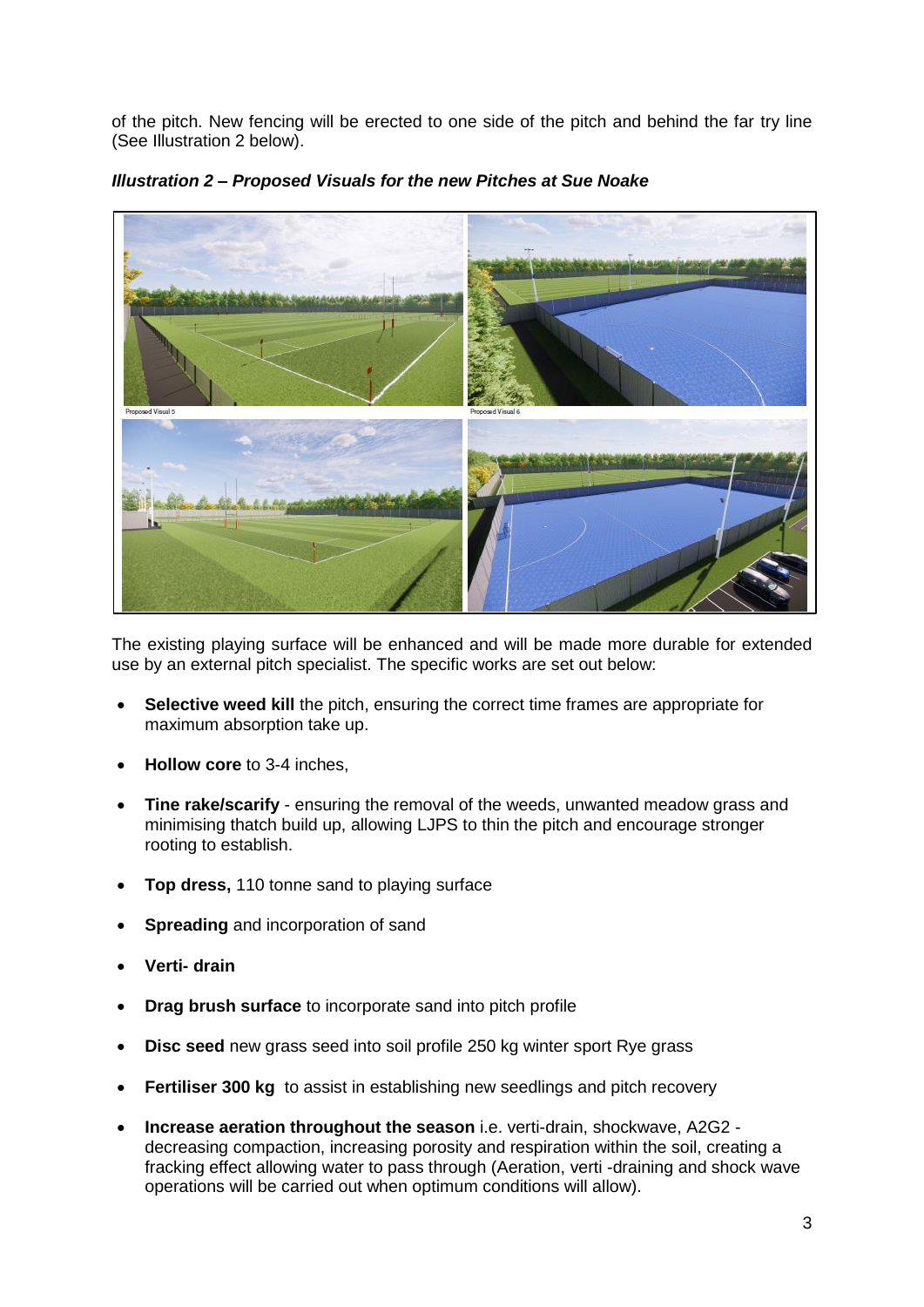**Fertiliser -**Slow release fertiliser to be applied with 5/6 month longevity acting as a base feed with additional top up feeds as required (300 kg to main pitch)

### Mitigation 3 – Creation of a New Mini & Junior pitch at Ystrad Mynach Park

The Pitch, which will be known as Trinity 3, will be 84m x 44m with a five metre grass run off to all sides. The pitch will be available for use prior to the pitch at Trinity 1 becoming unusable.

The new pitch will be marked out and rugby posts will be erected (See Illustration 3 below).

**LEGEND** ø Tender | Construction | 2. <del>s</del><br>Trinity Plaving Fields ...<br>Rugby Pitch T3 n<br>CP

*Illustration 3 – Proposed Mini and Junior Pitch Layout at Trinity 3*

The playing surface will be enhanced and will receive verti draining treatments and regular maintenance to enhance its playability.

### Mitigation 4 – Provision of additional Changing Facilities at Sue Noake LC

Ystrad Mynach

Illustration 4 (over the page) shows the configuration of the additional changing facilities at the Sue Noake Leisure Centre.

The Council is bringing back into use two currently disused changing rooms and adjacent shower rooms to provide two additional changing facilities at the Centre.

The Council is also introducing Officials changing and showering facilities and will provide a First Aid and Medical Room as shown below.

 $003$ 

A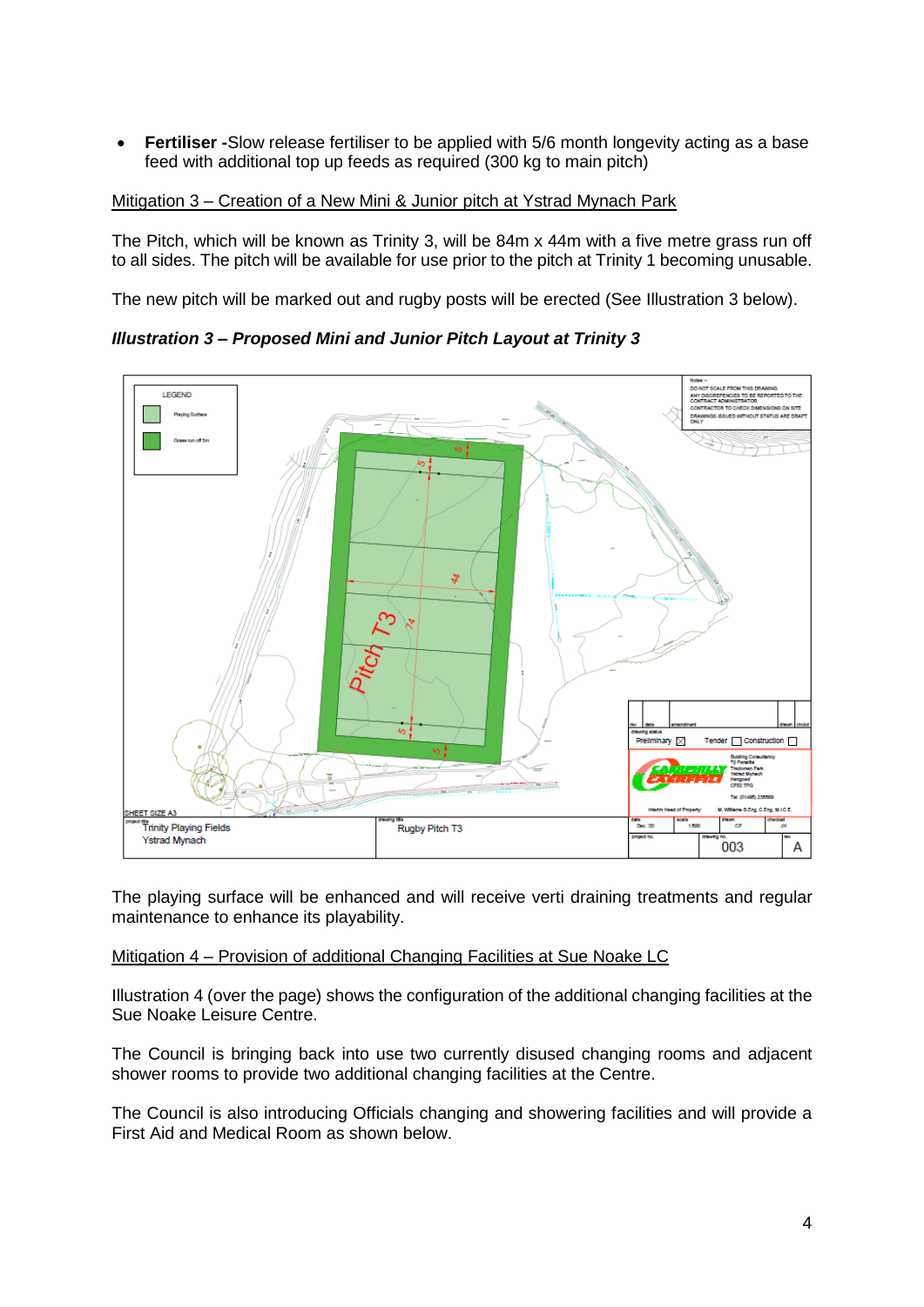

## *Illustration 4 – Additional Changing Facilities at Sue Noake LC*

# Key

- $\Box$  2 x Existing Changing Facilities at the Sue Noake Leisure Centre
- **D** 1 x Proposed Additional Team Changing and Shower Facility
- $\Box$  1 x Proposed Additional Team Changing and Shower Facility
- $\Box$  1 x Proposed Match Officials Changing and Shower Facility
- $\Box$  1 x First Aid and Medical Room

### Mitigation 5 - Lighting Enhancements at Sue Noake Leisure Centre

The temporary training lights in situ at Sue Noake 1 (currently installed on the stanchions to the rear of the Astro Turf) will be replaced with enhanced permanent LED lighting ahead of the new season.

The enhanced permanent LED lighting will facilitate training across a wider section of the pitch at SN1 than is currently possible with the existing temporary training lighting. A lighting diagram will be developed and shared with the club to demonstrate coverage.

### Mitigation 6 - Emergency Vehicle Access at Sue Noake Leisure Centre

Emergency Vehicle access will be created to the pitches at Sue Noake Leisure Centre. The most likely route will be between the lower car park at Lewis Girls School and the rear of the ATP. This will be confirmed following site investigations and detailed design works.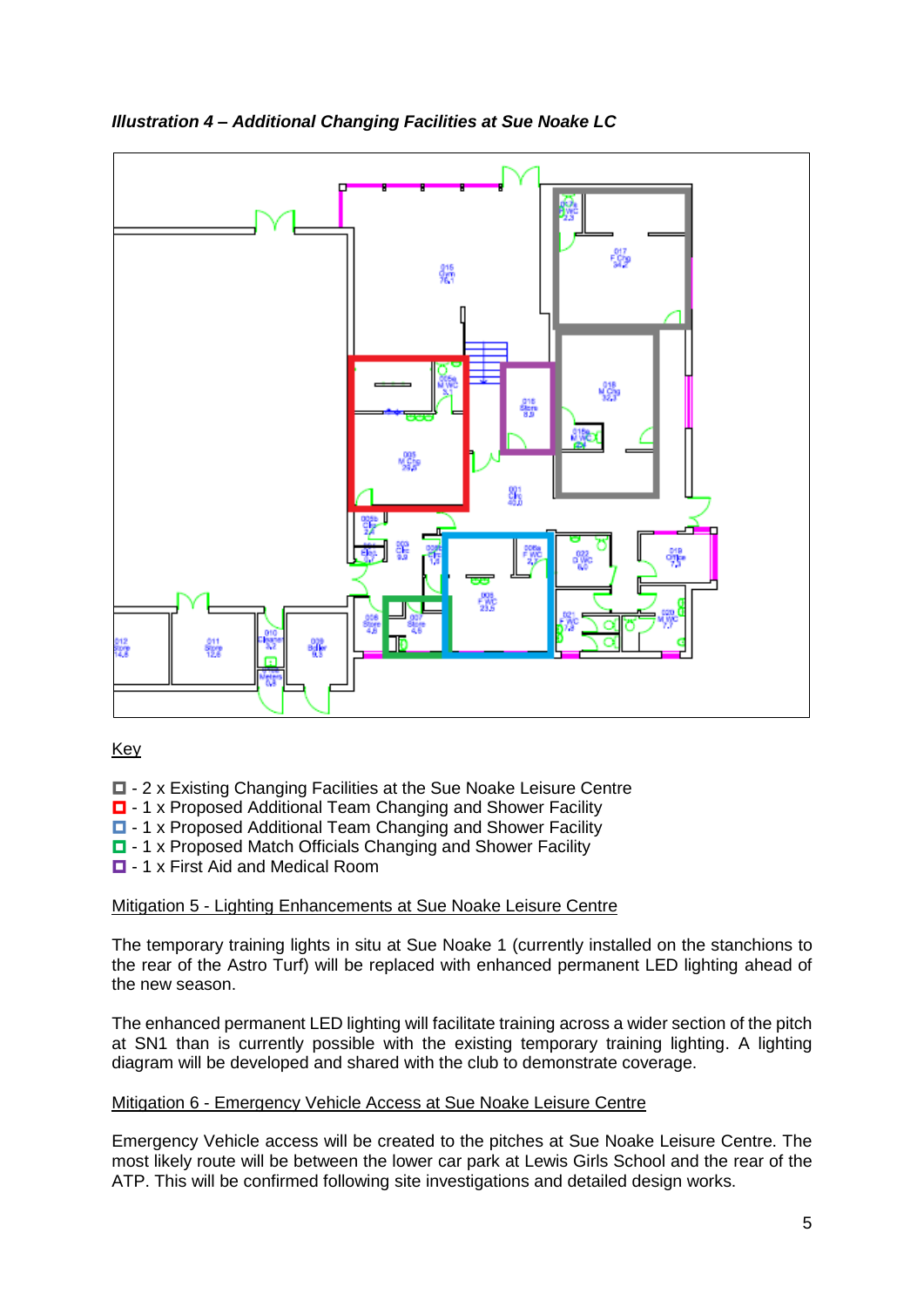# Mitigation 7 - Access Path Enhancements at Sue Noake Leisure Centre

The paths from the entrance of the Sue Noake Leisure Centre to pitch level will be assessed and, if necessary, upgraded to meet DDA requirements.

## Mitigation 8 - Lighting Installation at Trinity 2

Through discussion, the Council and Club Officials have agreed not to introduce hard standing or barriers around the pitch at Trinity 2 as doing so would reduce the existing playing surface. The club have asked for consideration to be given to the installation of fencing to the one side of the pitch but only if its installation doesn't reduce the playing surface. The Council would support this mitigation and will undertake the design work (See Illustration 5).



### *Illustration 5 – Pitch at Trinity 2*

New training lights will be installed alongside the pitch at Trinity 2 to provide winter training opportunities where those don't currently exist.

### Mitigation 9 - Fields in Trust Status

The Council will apply for Fields in Trust status for the pitches at SN1 and 2 and Trinity 2 and 3 where the pitches don't already have this status. This will provide additional safeguards against the redevelopment of these fields moving forward.

### Mitigation 10 – Remedial Drainage Works at Sue Noake Leisure Centre

Previous surface water flooding has occurred at the Sue Noake Leisure Centre, primarily on the ATP surface, which in turn has caused problems with usage. The problem has been traced